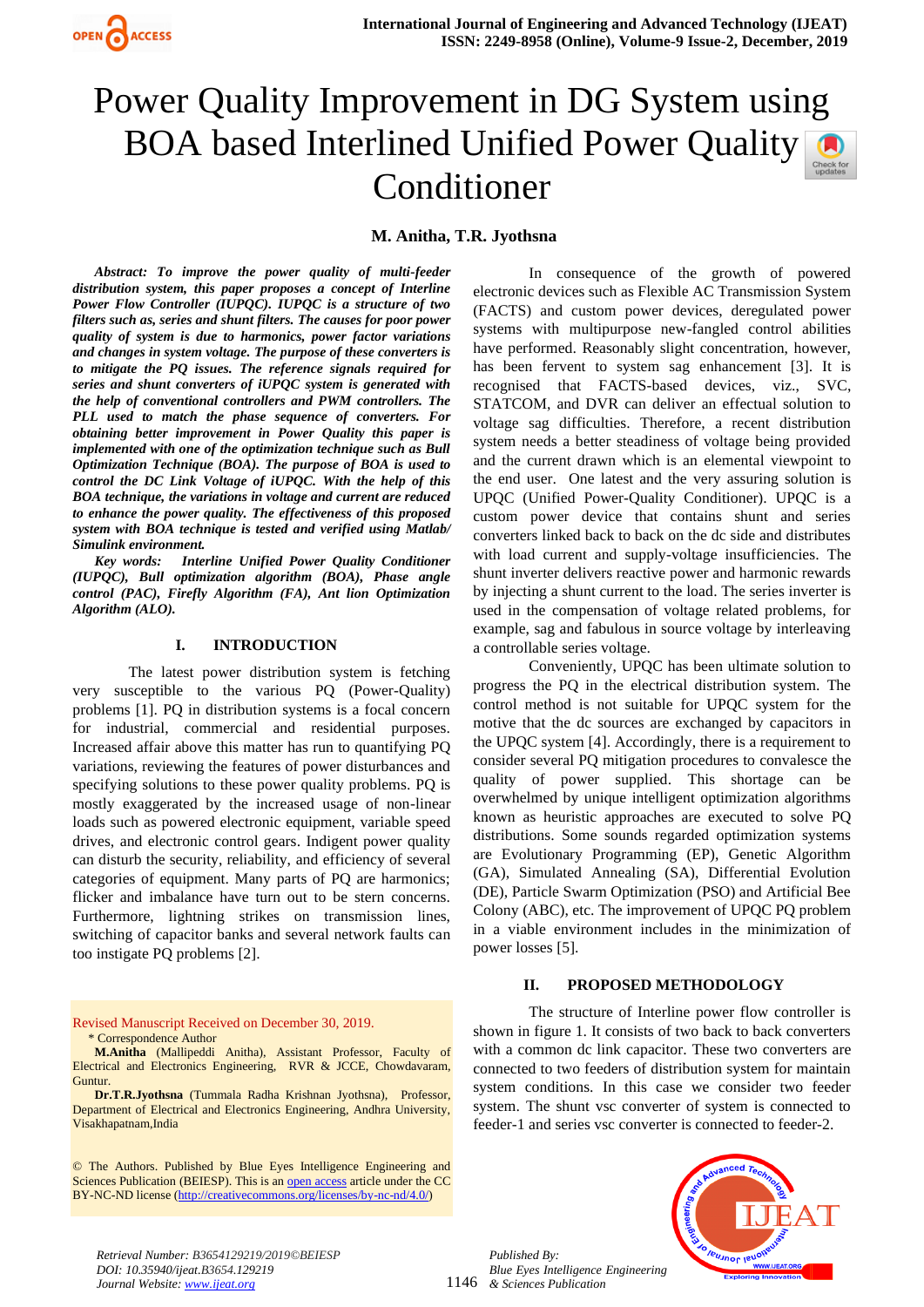There is a boosting transformer is connected between series converter and transmission system to maintain the voltage levels. IUPQC can act as a (a) smart circuit breaker, (b) also acts as power flow controller between grid and microgrid to repay the active and reactive power references of the series converter [6].



**Figure 1: Structure of the proposed method**

In the proposed method, the IUPQC is used to compensate the PQ issues with the help of the bull algorithm. The power sharing between the sources to the load is by achieves through maintain the dc link voltage. Initially, the normal voltage and current characteristics are analyzed, and then the PQ issues are created using the nonlinear load, unbalanced load or critical load. The PQ issues are mitigated in the use of IUPQC device and bull algorithm is assist to the mitigation process via power sharing, dc link voltage regulation. The connected structure of IUPQC with distribution system is shown in figure 2.



**Figure 2: IUPQC structure in the distribution system**

Incidentally, the IUPQC exemplify a traditional power device that is effusively in employment in the distribution scheme to restrict the conflict that has an actual impact on the efficiency in function of the non-linear or critical load. Dependably, the IUPQC concealments the sequences active power filter (APF) over and above the shunt APF. The sequence APF effectual provides the compensation amongst the distribution scheme and the subtransmission scheme affecting to the harmonics [7]. Into the

bargain, the BOA algorithm assistance the regulation of voltage from the DC link capacitor. The power that the shunt section distributes or suck up, relaxes on the power conditions of the sequences compensator and the power mandatory to strip the losses. The detailed control process of the PAC control, series and shunt control techniques are described in the following sections.

## **III. IUPQC CONTROL TECHNIQUES**

## *A. Phase Angle Controller:*

The aim of the series inverter is to maintain the load voltage at desired limit. And also, it maintains the reactive power demanded by load is at constant. With the help of power angle, the series converter maintain the reactive power at fixed value under any circumstances i.e voltage variations or load changes. The phase angle is calculated based on the source voltage and load voltage. The phase angle is changed for reactive power control in the system [8]. The phase angle changed through the reactive power, the disturbances are compensated via the filters. The phase angle control phaser diagram is illustrated in figure3.



**Figure 3: Phasor diagram of the PAC control scheme**

# <sup>1</sup> *Load B. Control Diagram of the Series APF controller*

The gate pulses required for series VSC is obtained by general PWM controller. And the reference voltage signals are obtained by controlling of dc bus and line voltage parameters. The magnitude required for reference signal is obtained with dc link voltage controller and required phase angle is to get with phase angle controller. The control diagram for series converter is shown in figure 4.



*Retrieval Number: B3654129219/2019©BEIESP DOI: 10.35940/ijeat.B3654.129219 Journal Website[: www.ijeat.org](http://www.ijeat.org/)*

*Published By:*

*& Sciences Publication* 

*Blue Eyes Intelligence Engineering*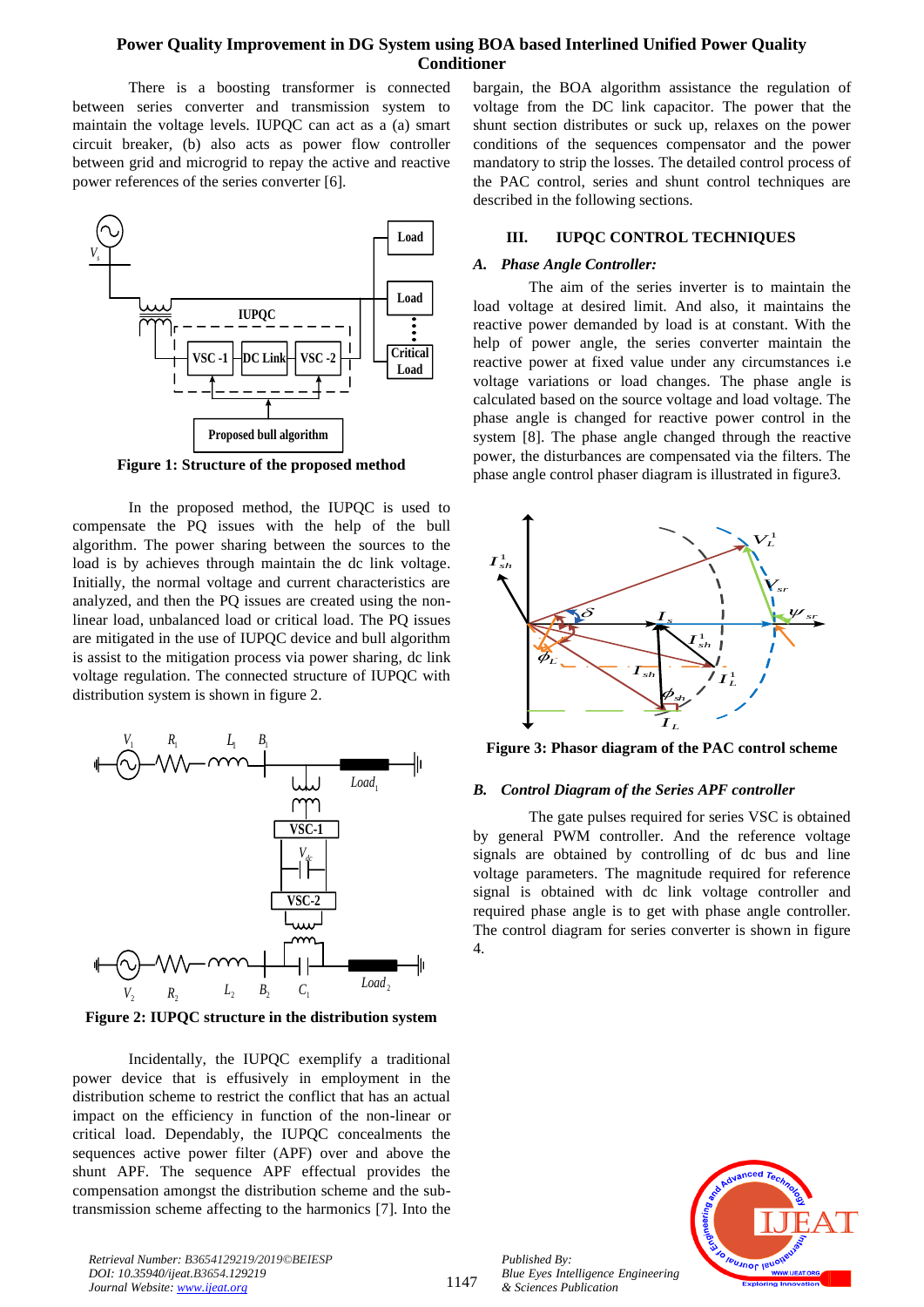

**Figure 4: control structure of the series inverter**

In this APF controller, the source voltage is transformed into dq-axis and that component is compared with reference direct voltage. Again, this error component converted to 3-phase components. The combined value of error component and phase angle control value is applied to PWM controller for generating gate signals required for VSC.

## **C. Controlling of the Shunt APF controller**

Here, PQ-theory method is used to generate reference current signals required for shunt apf controller. In this case, the actual load voltage and currents are converted into αβ-coordinates. Form these coordinates, the active and reactive powers are to be calculated. These reference powers are compared with rated power and then converted to reference currents with the help of conventional PI controllers [9]. And Inverse Park's transformation is used for getting general abc components and applied to PWM controller to get gate signals.

The expressions for calculating powers using currents are shown below.

$$
p = v_{\alpha} \cdot i_{\alpha} + v_{\beta} \cdot i_{\beta} = \overline{p} + \widetilde{p}
$$

$$
q = v_{\beta} \cdot i_{\alpha} - v_{\alpha} \cdot i_{\beta} = q + \tilde{q}
$$



**Figure 5: control structure of the shunt inverter**

*Retrieval Number: B3654129219/2019©BEIESP DOI: 10.35940/ijeat.B3654.129219 Journal Website[: www.ijeat.org](http://www.ijeat.org/)*

## **IV. BULL OPTIMIZATION ALGORITHM**

 $V^*$   $\begin{bmatrix} \text{sum} \\ \text{values} \end{bmatrix}$  voltage as a steady. The reference dc link voltage and The boa algorithm is utilized to hold the dc link regular dc link voltage is fed the enter of the set of rules. The error voltage or voltage difference of the dc hyperlink voltage is decreased and maintained inside the constant manner. Basically, the boa is the evolutionary algorithm. It is utilized the genetic operators, crossover and mutation. The proposed algorithm makes use of effective capabilities of the ga. One of the essential hazards of the ga is that it does now not use the great individual to provide a brand new technology. But, the satisfactory man or woman is actively used in the proposed set of rules. All individuals produced attempt to get better people via taking a certain part of the great man or woman. The choice algorithm that is the basic principle of the ga selects the first-rate people to be transferred into the new era. The individuals created on the initial stage live on by being mutated either until the fine end result is discovered or a sure iteration variety is reached [10]. The grade by grade method of the boa set of rules is given underneath.

**Step1:** Initialization

**Step2:** Fitness

**Step3:** Crossover

**Step4:** Mutation

**Step5:** Settings and benchmark functions

## *A. Initialization*

Initialize the population, i.e choose, the values of dc link voltage and reference voltages are initial commands with a limit of number N and Dimension D. The expression for initial population is shown below.

$$
X_{ab} = X_b^{\max} - R * (X_b^{\max} - X_a^{\min})
$$
 (4)

## *B. Fitness*

*p*<sup>*i*</sup> reference voltage. It is denoted by the equation, The fitness is allocated based on the optimization problem. The dc link voltage is maintained equal to the

$$
V_{dc}^* = V_{dc} \tag{5}
$$

 $\begin{bmatrix} a^{\dagger} \\ a^{\dagger} \\ a^{\dagger} \end{bmatrix}$  and  $\begin{bmatrix} a^{\dagger} \\ a^{\dagger} \\ a^{\dagger} \end{bmatrix}$  and  $\begin{bmatrix} a^{\dagger} \\ a^{\dagger} \\ a^{\dagger} \end{bmatrix}$  error voltage between, dc link voltage to reference dc link<br>voltage are minimized. By the way of the dc link The dc link voltage is maintained by calculating the voltage are minimized. By the way of the dc link voltage control is achieved in the IUPQC device.



1148 *& Sciences Publication Published By: Blue Eyes Intelligence Engineering*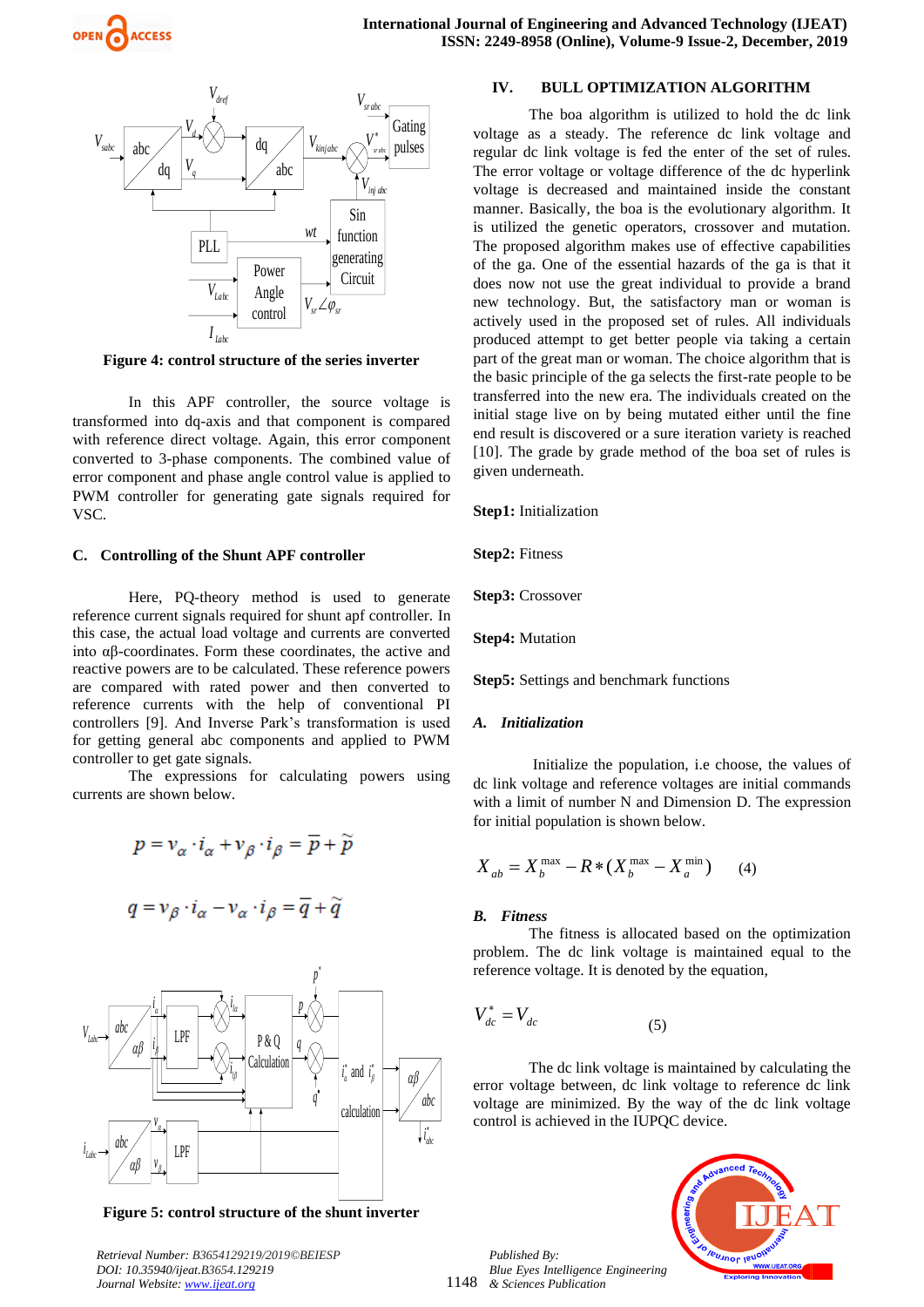## *C. Crossover*

Individual's technique the current quality solution received to date with the help of the manner of crossover. A two-factor crossover operation is used within the proposed set of rules. Random numbers named as r1 and r2 are generated for an individual with d dimensions of the dc link voltages. The variety of random variety is inside [0, d].

If the random number  $R_1$  is larger than  $R_2$ , then genes that belong to a certain individual are replaced with those of the best individual in  $[R_1, R_2]$ . Otherwise, genes that belong to a certain individual are replaced with those of the best individual in  $[R_2, R_1]$ . If crossing points are close to each other in the crossover operation, then the individual performs more exploration. Otherwise, the individual performs more exploitation [11].

## *D. Mutation*

The purpose is to find better people via doing research around the values of the gene inside the proposed algorithm. For the answer to transport forward fast and efficiently and to cast off nearby minima, the mutation system must play an energetic function. A gene of every character is mutated according to the mutation price. The mutation system is accomplished by way of using equation (6)

$$
M_{ab} = \begin{cases} X_{ab} + W * R_1 * X_{ab}, & R_2 \le 0.5 \\ X_{ab} + W * R_1 * X_{ab}, & O.W \end{cases}
$$
 (6)

## *E. Settings and benchmark functions*

Take a look at the performance of the boa algorithm, the benchmark take a look at capabilities are applied. These functions include unimodal, multimodal, separable, non-separable, normal, and irregular check functions. This benchmark features set could be very massive, and those capabilities have different characteristics utilized in continuous problems. The usage of the benchmark features, the boa algorithm overall performance is evaluated based on [11].



#### *Retrieval Number: B3654129219/2019©BEIESP DOI: 10.35940/ijeat.B3654.129219 Journal Website[: www.ijeat.org](http://www.ijeat.org/)*

## **Figure 6: Flow chart of the BOA algorithm**

Based on the flow chart, the process of the bull algorithm is maintaining the dc link voltage in the IUPQC. The input is the dc link voltage and it is compared reference dc link voltage, the error value is minimized with the utilization of the BOA algorithm. By the way, the dc link voltage is maintained in the control system. The PQ issues are compensated in the utilization of the BOA with IUPQC device. The proposed controller results are analyzed and illustrated in the following section.

## **V. RESULTS AND DISCUSSIONS**

The proposed method can be executed in MATLAB/Simulink working platform. At this point, the proposed method is actually based on IUPQC which is assisting the control for generating reference signals of the system. With this proposed method, voltage sag and swell problems tend to be compensating the sag appearance all the way through PAC control signals in distribution systems. Afterwards the controlled signals are produced from the proposed method that pulses can compensate the PQ issues in the utilization of the IUPQC. For that reason, the proposed method is also employed to enhance the performance of IUPQC not counting compensate the voltage sag and swell issues. The proposed method is experimented and its performance analysed. The Simulink model of the proposed system is illustrated in the figure 7. The performance analysis of the planned method is computed and explained in the following section.

## *A. Performance Analysis*

Figure 8 presents the normal behaviour of the distribution system current and voltage in the feeders 1 and 2. The PQ of the system along with non-linear load is enhanced because of the help of a proposed control technique based IUPQC.



**Figure 7: Simulink diagram of the IUPQC with proposed controller**



*Published By: Blue Eyes Intelligence Engineering & Sciences Publication* 

1149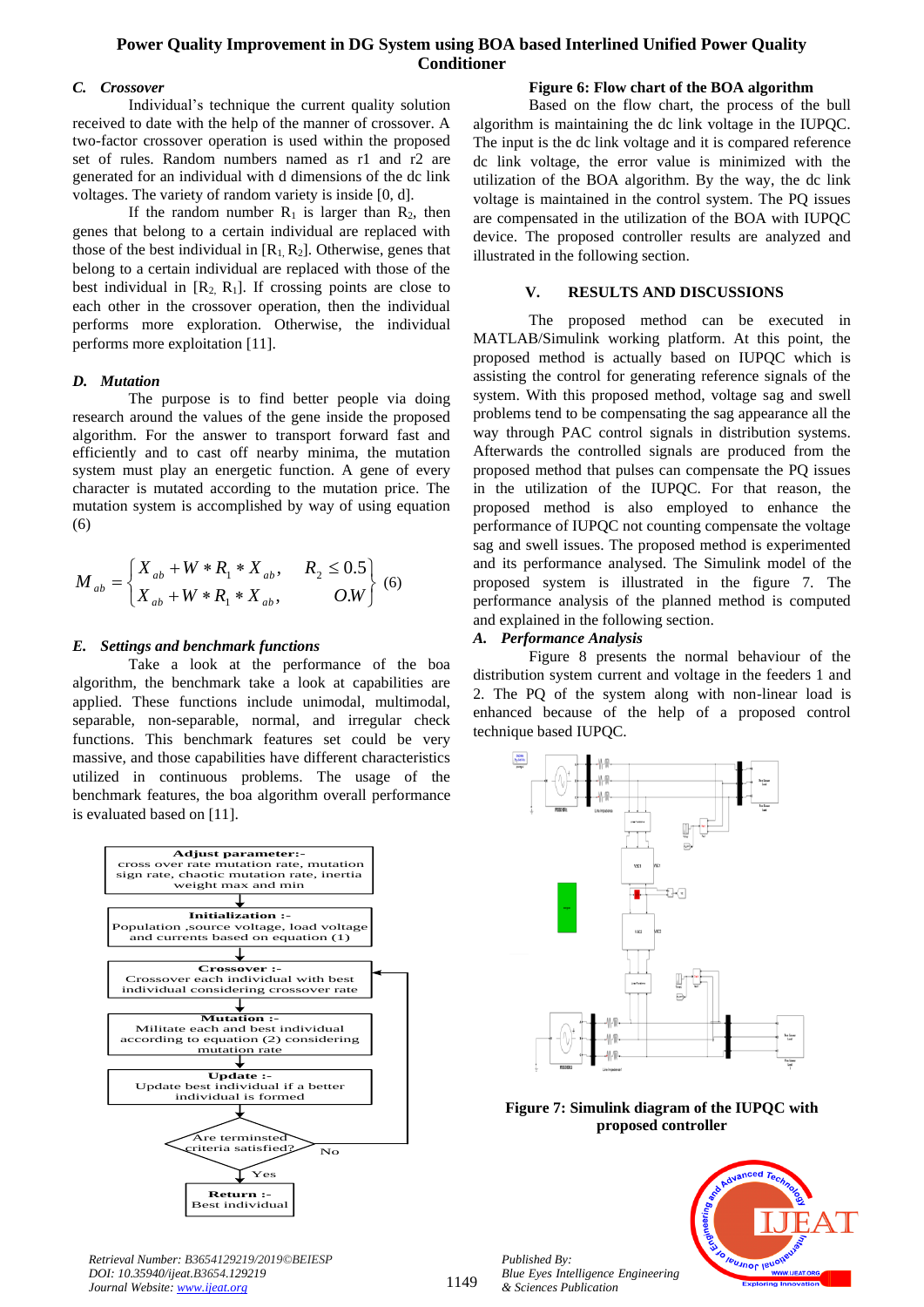

| (v) Aiguriumi                    |     |                          |  |  |
|----------------------------------|-----|--------------------------|--|--|
| <b>Description of parameters</b> |     | Values                   |  |  |
| Source Voltage                   |     | 230V                     |  |  |
| Source current                   |     | 20.2 A                   |  |  |
| Nominal frequency                |     | $50\,Hz$                 |  |  |
| Dc- link voltage                 |     | 420 V                    |  |  |
| Dc-link capacitor                |     | $200 \mu F$              |  |  |
| Shunt filter                     | R,L | $5m\Omega$ , 150 $\mu$ H |  |  |
| Series filter                    | R   | 0.0004 H                 |  |  |
| Load voltage                     |     | 230V                     |  |  |
| Load current                     |     | $20.5\,\mathrm{\AA}$     |  |  |
|                                  |     |                          |  |  |

| Table 1: Implementation parameters of (a) System and |               |  |
|------------------------------------------------------|---------------|--|
|                                                      | (b) Algorithm |  |

|  | ۰. |  |
|--|----|--|

| <b>Description of</b><br>parameters | <b>Algorithms</b> | <b>Values</b> |
|-------------------------------------|-------------------|---------------|
| No of search agents                 |                   | 2             |
| Mutation(w)                         | <b>BOA</b>        | 0.5           |
| <b>Iteration No</b>                 |                   |               |
| No of search agents                 |                   | 2             |
| Upper bound                         | <b>FA</b>         | 100           |
| Lower bound                         |                   | 0.1           |
| Dimension                           |                   | 3             |
| Max iteration                       |                   | 5             |
| No of search agents                 |                   | 2             |
| Upper bound                         | AI <sub>O</sub>   | 1000          |
| Lower bound                         |                   |               |
| Dimension                           |                   | 3             |

(b)

The performances of the proposed technique are estimated during the voltage sag and swell conditions analysed their results in three cases which are explained as follows. The investigated outputs of the proposed technique are contrasted with FA based IUPQC controller and ALO based IUPQC controller.

**Case A:** Swell at feeders 1 and 2 **Case B:** Sag at feeders 1 and 2 **Case C:** Sag at feeder 1 and swell at feeders 2

The investigated outputs of the proposed method are analysed with IUPQC controller. The normal behaviour of the source side voltage and current is illustrated. The voltage level is 230V and the current is 15A. Then the disturbances are created in the way giving the unbalance load, non-linear load or critical load. Here, using the nonlinear or unbalanced load for created the disturbance in the system.





**Figure 8: Analysis of the Source side (a) voltage and (b) current**

The source side voltage and current is smooth variation at the time of the smooth load. When provide the non-linear load or unbalanced load in the load side, the current and voltage is disturbed because of the PQ issues such as sag, swell, distortion etc. These disturbances are compensated with the utilization of the IUPQC with bull algorithm. The IUPQC is connected in the distribution system with the two feeders (feeder1 and feeder 2) for compensation. At first case 1, the sag is introduced in the feeder 1 and feeder 2. During the sag condition, the fault signals and compensated signals are analysed in the following section.

## *Case A: Swell at feeders 1 and 2*

The swell is initiated in the system use of the non-linear load, unbalanced load or critical load in the load side. The voltage swell signal is shown in Figure 9. The mitigation is achieved through the use of proposed controller.



*Retrieval Number: B3654129219/2019©BEIESP DOI: 10.35940/ijeat.B3654.129219 Journal Website[: www.ijeat.org](http://www.ijeat.org/)*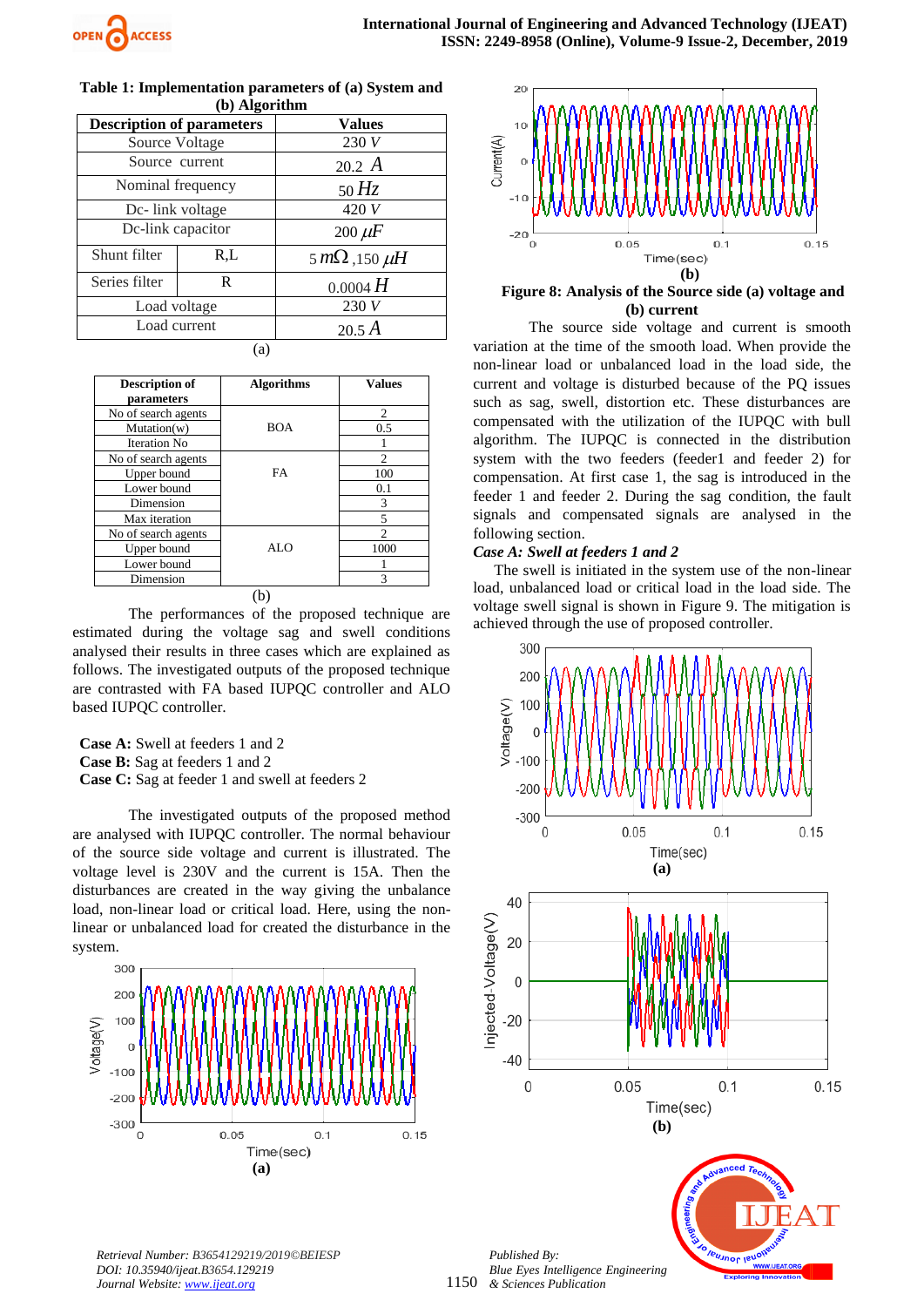

The figure 8(a) illustrates the normal voltage of the system. The normal voltage of the system is 230V. Figure 9(a) illustrates the disturbance voltage. Initially, 230V is maintained in the constant level to at 0-0.05s, then it is increased the voltage to 30V (i.e. 260V) at 0.05s-0.1s due to the load variation. The increased voltage is compensated with the help of the IUPQC device through the series filter. The injected voltage from the series filter is 30V, it is compensated the voltage swell and the excess voltage is stored in the capacitor of the IUPQC is presented figure 9(b). The compensated output is illustrated in the figure 9(c).Then the proposed BOA algorithm is utilized to maintain the dc link voltage as a constant level. The variation of the dc link voltage is illustrated in the figure 10.





Here, the dc link voltage level is 420V; the voltage is variation due to the disturbance. The voltage is maintained as constant it is illustrated in the figure 10(a). THD ratio is analyzed in the proposed method is illustrated in the figure 10(b). During swell condition the THD ratio is 31.92%, it is minimized with the IUPQC to 10.13%.

## *Case B: Sag at feeders 1 and 2*

The second case is the voltage sag condition in feeder 1 and feeder 2. Normally, the sag is defined as a decrease the voltage level 10% to 90% within the period of the half or full cycle. The IUPQC device is compensated the voltage via PAC control. In figure 8 (a) is describes the normal source voltage of the system. The voltage is 230V and its move on stable when the disturbance is occurred in the signal, the voltage is disturbed. Here, the disturbance is created with the help of the nonlinear load; critical load or unbalanced load in the load side for testing the performance of the IUPQC if it is mitigate the PQ issues. The voltage sag is presented in the figure 11(b).



**Figure11: Analysis of the (a) Voltage sag, (b) Injected voltage and (c) Output voltage**



*Retrieval Number: B3654129219/2019©BEIESP DOI: 10.35940/ijeat.B3654.129219 Journal Website[: www.ijeat.org](http://www.ijeat.org/)*

1151

*Published By: Blue Eyes Intelligence Engineering & Sciences Publication*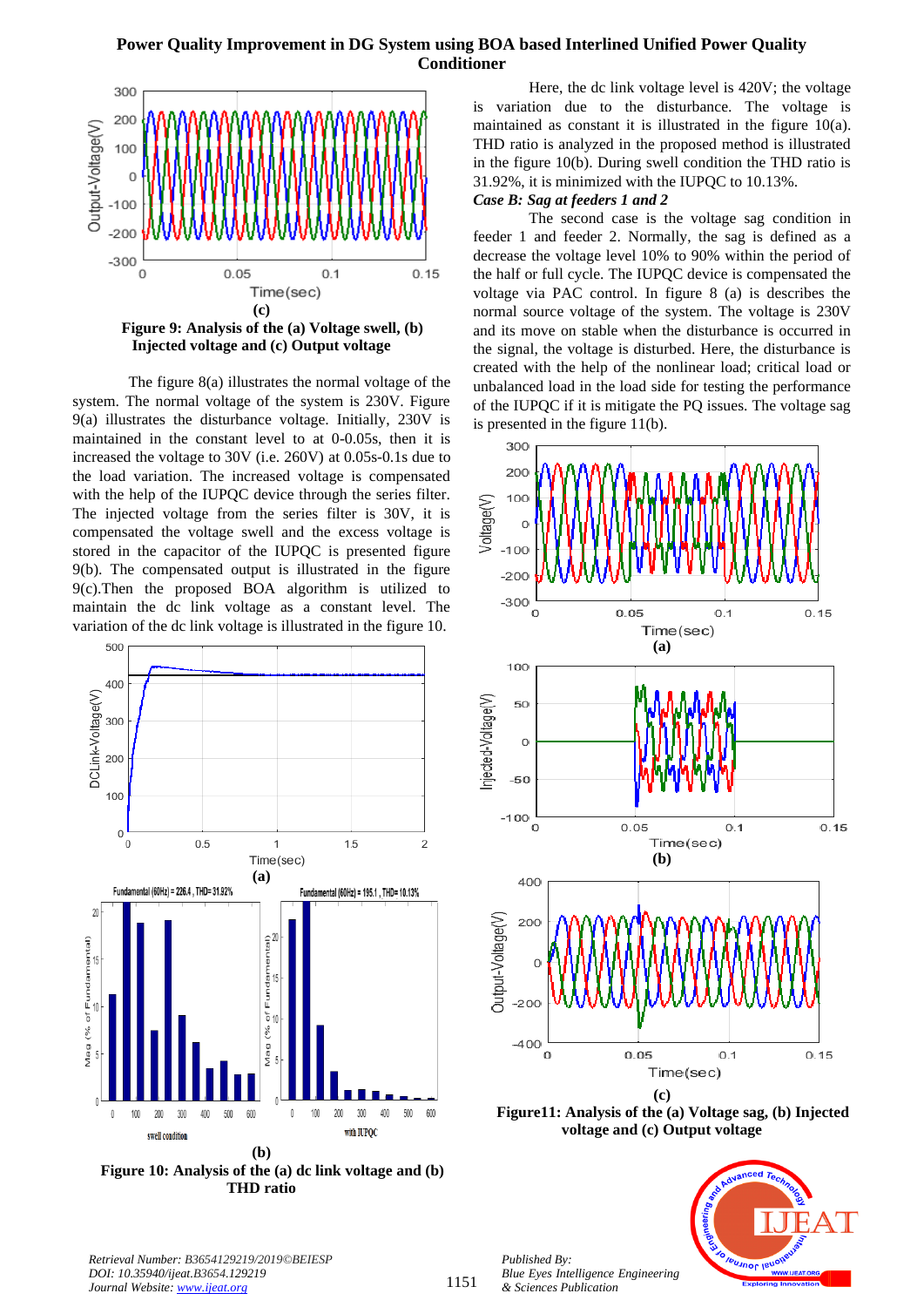

The voltage sag is compensated through the IUPQC device. The series and shunt filters are used to provide voltage and current to compensate the sag condition. The voltage sag signal is gives the information about the level of the voltage is decreased from the source voltage. The voltage is decreased to 180V from the 230V of the normal voltage. Then the voltage is compensated through the injected voltage from the series filter of IUPQC. The filter is injected the voltage level is 50V-60V for compensation it is illustrated in the figure  $11(c)$ . When the voltage sag is compensated, the performance of the system is improved. The regulation of DC link voltage is one of the tasks in the system, since the injecting voltage depends on the regulated voltage of DC link capacitor. The proposed BOA algorithm regulates the DC link voltage and reduces the harmonics in the inverter.

So, IUPQC dc link voltage control is a main issue, the dc link voltage is maintained the constant level through the proposed controller of the BOA algorithm. The figure 12(a) shows the dc link voltage. It is observed that due to the effect of sag, the variation of the dc link voltage is maintained with the use of the BOA algorithm.



**THD ratio**

The THD ratio is analyzed for the performance testing of the proposed controller. Before connected IUPQC, the THD ratio is 27.08% and it reduced to 12.85% after connected with IUPQC device. The IUPQC device also decreases the harmonics in the signals.

## **Case C: Sag at feeder 1 and swell at feeders 2**

In this case, the sag is analyzed in the feeder 1 and the swell is analyzed in the feeder 2. The performance signals are illustrated in the figure 13. The sag and swell is an important PQ issues in the systems. It affected the system

*Retrieval Number: B3654129219/2019©BEIESP DOI: 10.35940/ijeat.B3654.129219 Journal Website[: www.ijeat.org](http://www.ijeat.org/)*

and reduces the performance of the system. So, need to compensate the PQ issues of voltage sag and swell. The proposed controller IUPQC with BOA is used for balanced the PQ issues in the system. The sag and swell is introduced by the way of the non-linear load. Then the sag is present in the feeder 1 at 0.05-0.1s and swell is present in the feeder 2 at 0.05-0.1s. The series filter is injected the voltage from IUPQC for compensate the PQ issues. At feeder 1 the normal voltage is 230V and it is reduced to 170V or 160V because of the various loads. The injected voltage is 60V; it is compensate the sag in the feeder 1. The series filter is injected the voltage from IUPQC for compensate the PQ issues. At feeder 2 the normal voltage is 230V and it is increased to 280V or 270V because of the various loads. The injected voltage is 40V; it is compensate the swell in the feeder 2.



**Figure 13: Analysis of the (a) Voltage sag and voltage swell (b) Injected voltages and (c) Output voltage**



1152 *Published By: Blue Eyes Intelligence Engineering & Sciences Publication*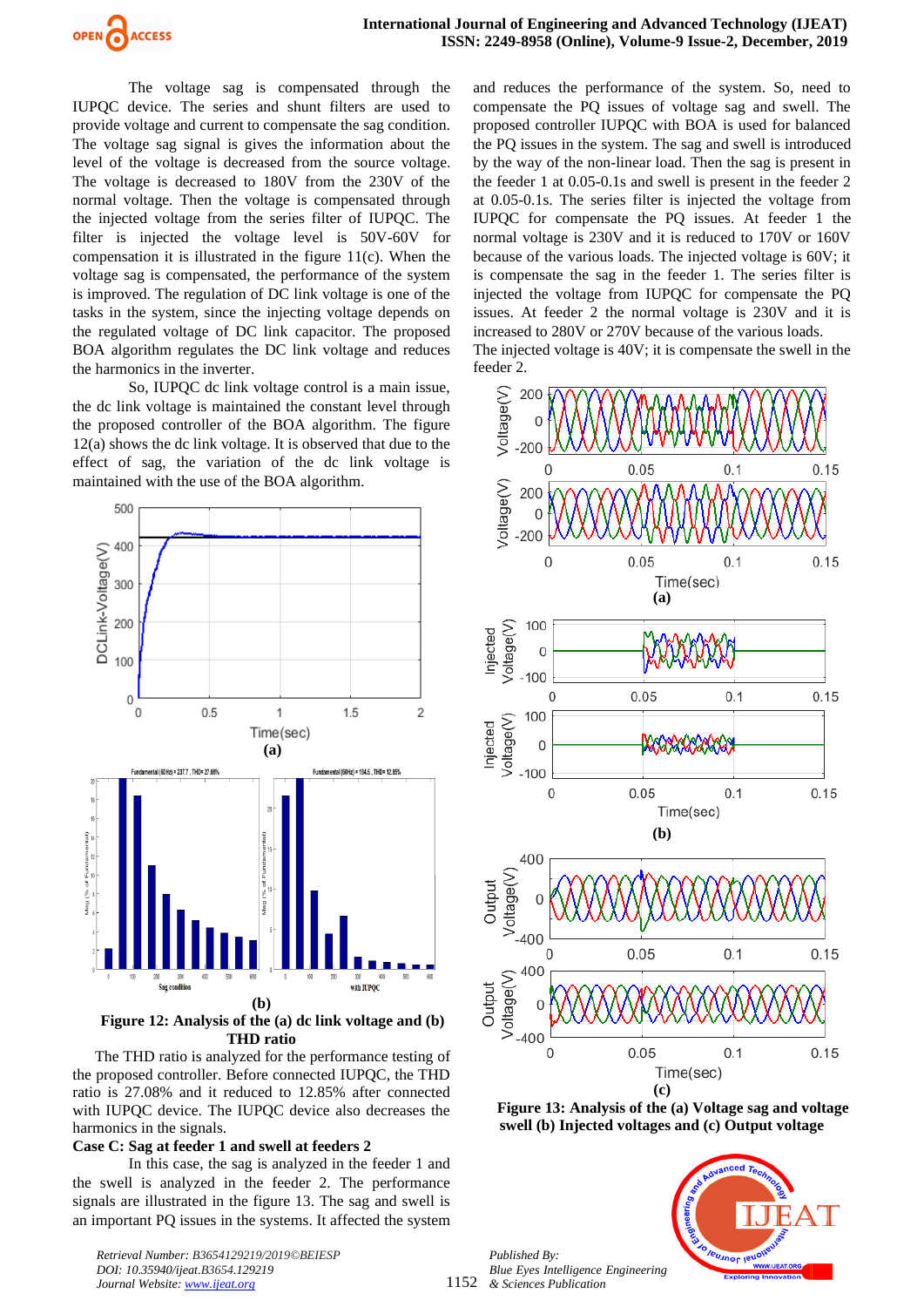



By the utilization of the proposed method the objective function is achieved in the system. The compensated or output voltage is presented in the figure 13(c). The dc link voltage control is presented in figure 14(a). The reference dc link voltage is 420V, then it is maintained in the way of utilize the BOA algorithm. The reactive power of the feeder 1 and feeder 2 is illustrated in the figure 14(b). The reactive power is improve power factor of the system. At feeder 1 before IUPQC the THD ratio is

24.90V, then it is reduced to 12.17% because of the IUPQC connection. At feeder 2 before IUPQC the THD ratio is 29.34V, then it is reduced to 10.80% because of the IUPQC connection

# *Comparison analysis*

In the sub section, the comparison analysis is done for the above three cases. The comparison is done with the existing control techniques of the ALO and FA algorithms. The dc link voltage and generated power are compared with the existing method. This analysis is used to know about the performance of the proposed method.



**Figure 15: Comparison analysis of Dc-link voltage (a) Case 1, (b) Case 2 and (c) Case 3**



*Retrieval Number: B3654129219/2019©BEIESP DOI: 10.35940/ijeat.B3654.129219 Journal Website[: www.ijeat.org](http://www.ijeat.org/)*

*Published By:*

*& Sciences Publication* 

*Blue Eyes Intelligence Engineering*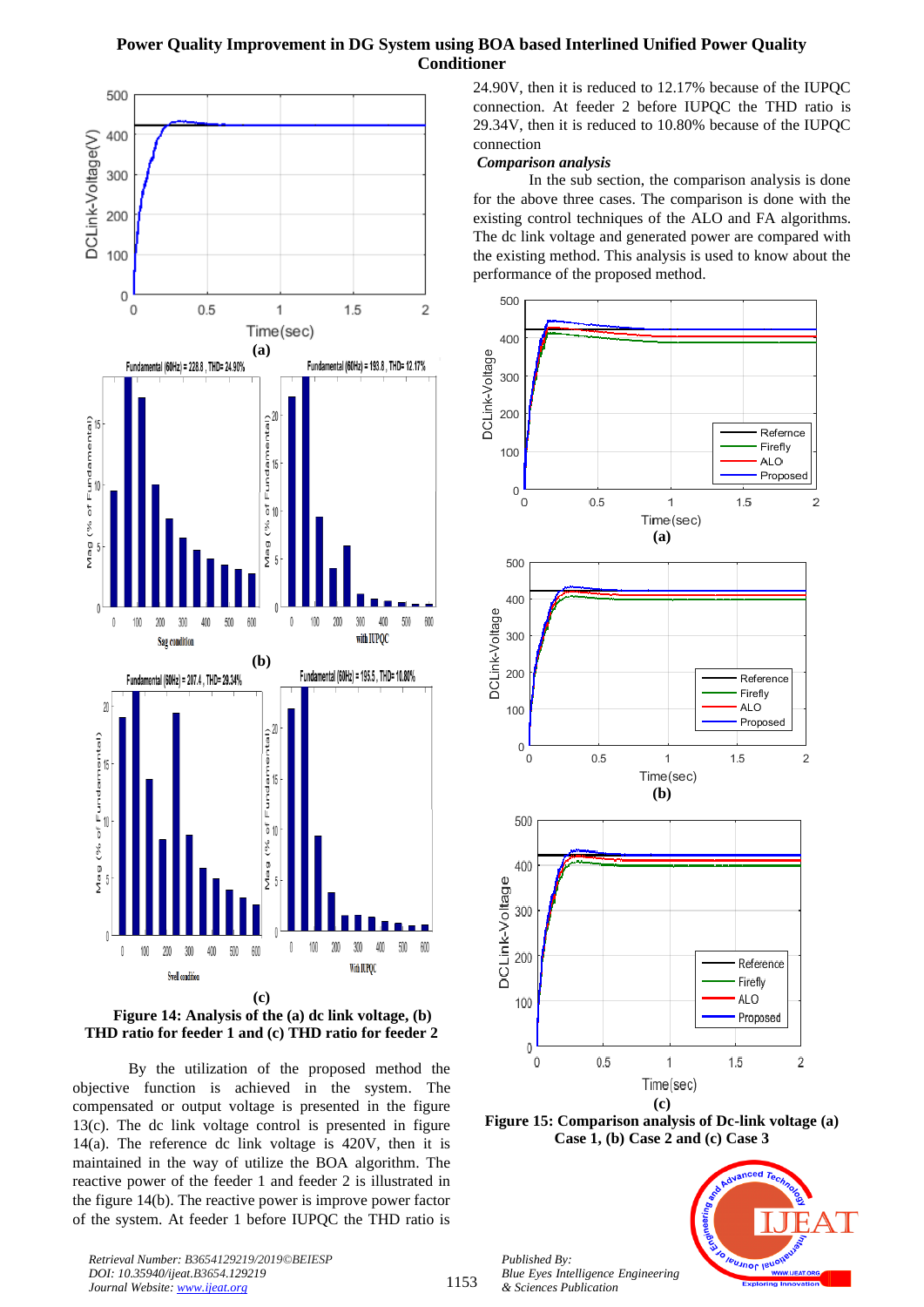

The proposed method effectiveness is calculated based on the settling time to reach the reference value. Based on the figure 15(a), the proposed technique settling time is t=0.7-0.8 sec at 420*V*. The FA method settling time is t=0.5-0.7 sec at 390*V*. The ALO method rise time is t=0.8-1.0 sec at 370*V* has been performed.

The dc link voltage analysis is compared with two existing algorithms of FA and ALO. In comparison of the proposed algorithm have a higher efficiency; it is proving the pictorial representation. In figure 15 (b) the proposed technique settling time is t=0.6 sec at 420*V*. The FA method settling time is t=0.5 sec at 390*V*. The ALO method settling time is t=0.6 sec at 380*V* has been performed. In figure 15 (c) the proposed technique settling time is t=0.5 sec at 420*V*. The FA method settling time is t=0.6 sec at 390*V*. The ALO method settling time is t=0.6 sec at 380*V* has been performed. The dc link voltage is 420*V*, the proposed method only meet the level of voltage and maintain at constant but the existing methods are not meet the constant value of the dc link voltage. Based on the voltage level, the proposed method is having high efficiency with comparing existing methods.





The sag condition comparison analysis is illustrated in figure 16. Here, the graph is zoomed in the particular portion of analysis the efficiency of the proposed controller. The sag mitigation process, the proposed method rise time is 1s at the voltage level is  $210v$  and its stable in  $210v$  at 1.5s. The FA method rise time is 1s at the voltage level is 205 *v* and its stable in  $205v$  at 1.5s. In same, ALO rise time is  $200$ *v* and its stable in 200  $\nu$  at 1.5s. Based on the analysis of the rise time and voltage level, the proposed method has a high efficiency comparing with the other existing method.

## **VI. CONCLUSION**

This paper has proposed the PQ improvement with the help of IUPQC, which has employed BOA based controller. The proposed controller is executed in the MATLAB/Simulink platform. The proposed method positions the optimal control pulses of the series and shunt APF depend on the source side and load side parameters through the phase angle. In the proposed method, different source side parameters, load side parameters are analyzed to calculate the phase angle for provided control signals in IUPQC. After that, the proposed BOA based controller has maintained the dc-link voltage. The control signals of the IUPQC are compensate the voltage variations and the

current perturbations. The gain of the proposed manage technique is the robustness, the reliability and the adaptability for diverse forms of problems. The proposed technique has been carried out and the overall performance has been evaluated below exceptional kinds of pq problems including voltage sag and voltage swell. The effectiveness of the proposed technique changed into tested thru a comparative evaluation with distinctive traditional techniques inclusive of fa and alo. From the assessment evaluation, it's been found that the proposed manipulate technique became very much effective in improving the pq of the gadget than the alternative techniques.

## **REFERENCES**

- 1. Bruno W. França ; Leonardo F. da Silva ; Maynara A. Aredes ; Maurício Aredes, "An Improved iUPQC Controller to Provide Additional Grid-Voltage Regulation as a STATCOM", IEEE Transactions on Industrial Electronics (Volume: 62, Issue: 3, March 2015)
- 2. G. Mythily, S.V.R. Lakshmi Kumari, "Power Quality Improvement by IUPQC", 2018 International Conference on Inventive Research in Computing Applications (ICIRCA)
- 3. Raphael J. Millnitz dos Santos; Jean Carlo da Cunha; Marcello Mezaroba, "A Simplified Control Technique for a Dual Unified Power Quality Conditioner", IEEE Transactions on Industrial Electronics (Volume: 61, Issue: 11, Nov. 2014).
- 4. He, Jinwei, Yun Wei Li and Frede Blaabjerg, "Interline Unified Power Quality Conditioner", IEEE Transactions on Power Delivery (Volume: 22 , Issue: 1 , Jan. 2007)
- 5. Washima Tasnin; Lalit Chandra Saikia, "Impact of renewables and FACT device on deregulated thermal system having sine cosine algorithm optimised fractional order cascade controller IET Renewable Power Generation (Volume: 13, Issue: 9, 7 8 2019)
- 6. More Raju; Lalit Chandra Saikia; Nidul Sinha, "Load frequency control of a multi-area system incorporating distributed generation resources, gate controlled series capacitor along with high-voltage direct current link using hybrid ALO-pattern search optimised fractional order controller", IET Renewable Power Generation (Volume: 13, Issue: 2, 2 4 2019)
- 7. Oliver Cwikowski; Joan Sau-Bassols; Bin Chang; Eduardo Prieto-Araujo; Mike Barnes, "Integrated HVDC Circuit Breakers With Current Flow Control Capability", IEEE Transactions on Power Delivery (Volume: 33, Issue: 1, Feb. 2018)
- 8. Guoqing Li; Jing Bian; He Wang; Zhenhao Wang; Yechun Xin; Jiaxin Guan, "Interline dc power flow controller with fault currentlimiting capability", IET Generation, Transmission & Distribution (Volume: 13, Issue: 16, 8 20 2019)
- 9. Farheen Chishti; Shadab Murshid; Bhim Singh, "Development of Wind and Solar Based AC Microgrid With Power Quality Improvement for Local Nonlinear Load Using MLMS", IEEE Transactions on Industry Applications (Volume: 55, Issue: 6, Nov.- Dec. 2019)
- 10. Nantheera Anantrasirichai ; Wesley Hayes; Marco Allinovi; David Bull; Alin Achim, "Line Detection as an Inverse Problem: Application to Lung Ultrasound Imaging", IEEE Transactions on Medical Imaging (Volume: 36, Issue: 10, Oct. 2017)
- 11. Ligang He; Huanzhou Zhu; Stephen A. Jarvis, "Developing Graph-Based Co-Scheduling Algorithms on Multicore Computers", IEEE Transactions on Parallel and Distributed Systems (Volume: 27, Issue: 6, June 1 2016).



*Retrieval Number: B3654129219/2019©BEIESP DOI: 10.35940/ijeat.B3654.129219 Journal Website[: www.ijeat.org](http://www.ijeat.org/)*

1154

*Published By: Blue Eyes Intelligence Engineering & Sciences Publication*